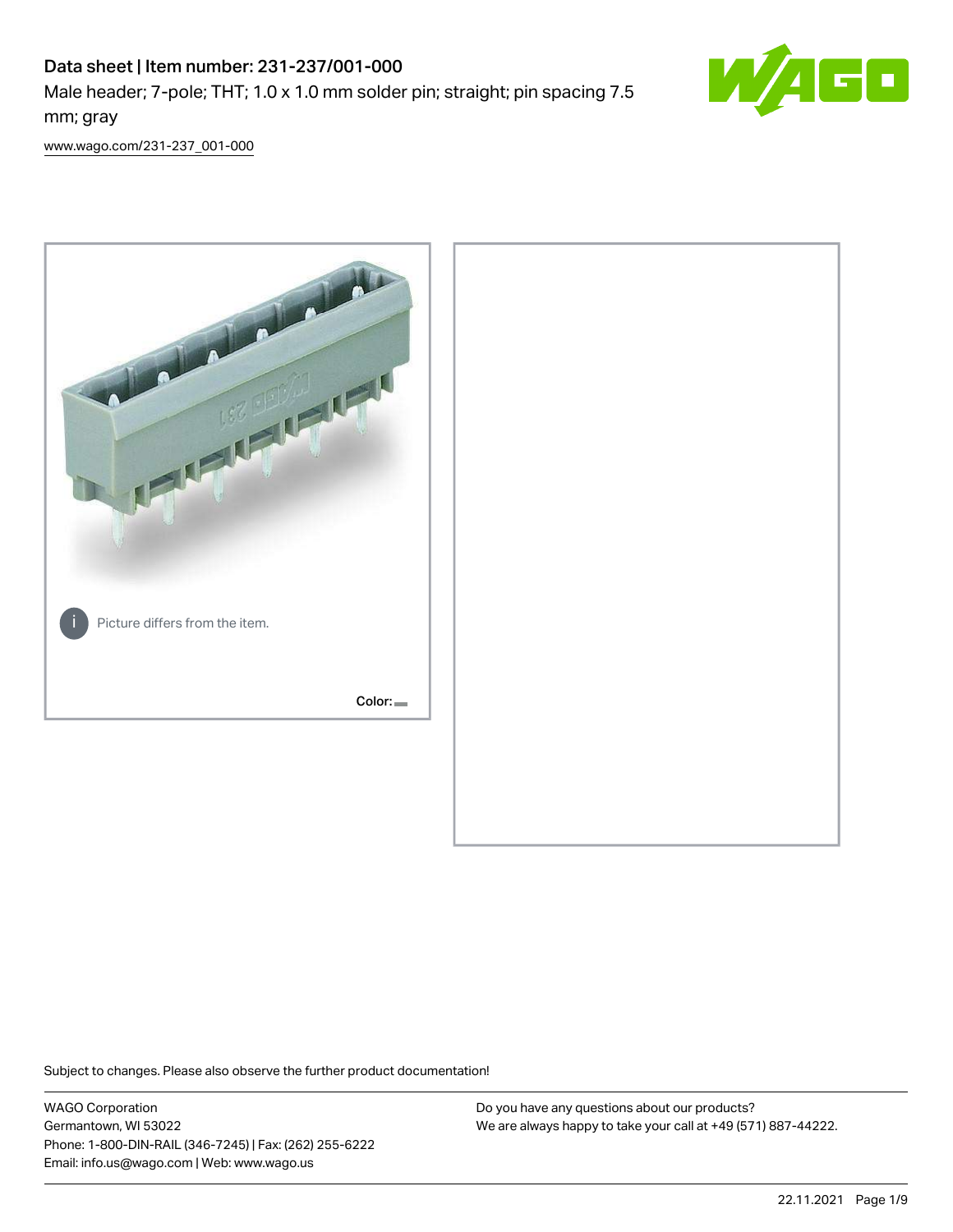

Dimensions in mm

 $L =$  (pole no.  $-1$ ) x pin spacing  $+8.2$  mm

#### Item description

- **Horizontal or vertical PCB mounting via straight or angled solder pins**
- **Pin cross-section: 1 x 1 mm**
- $\blacksquare$ With coding fingers

#### Data Notes

Safety information 1 The MCS – MULTI CONNECTION SYSTEM includes connectors

Subject to changes. Please also observe the further product documentation!  $\nu$ 

WAGO Corporation Germantown, WI 53022 Phone: 1-800-DIN-RAIL (346-7245) | Fax: (262) 255-6222 Email: info.us@wago.com | Web: www.wago.us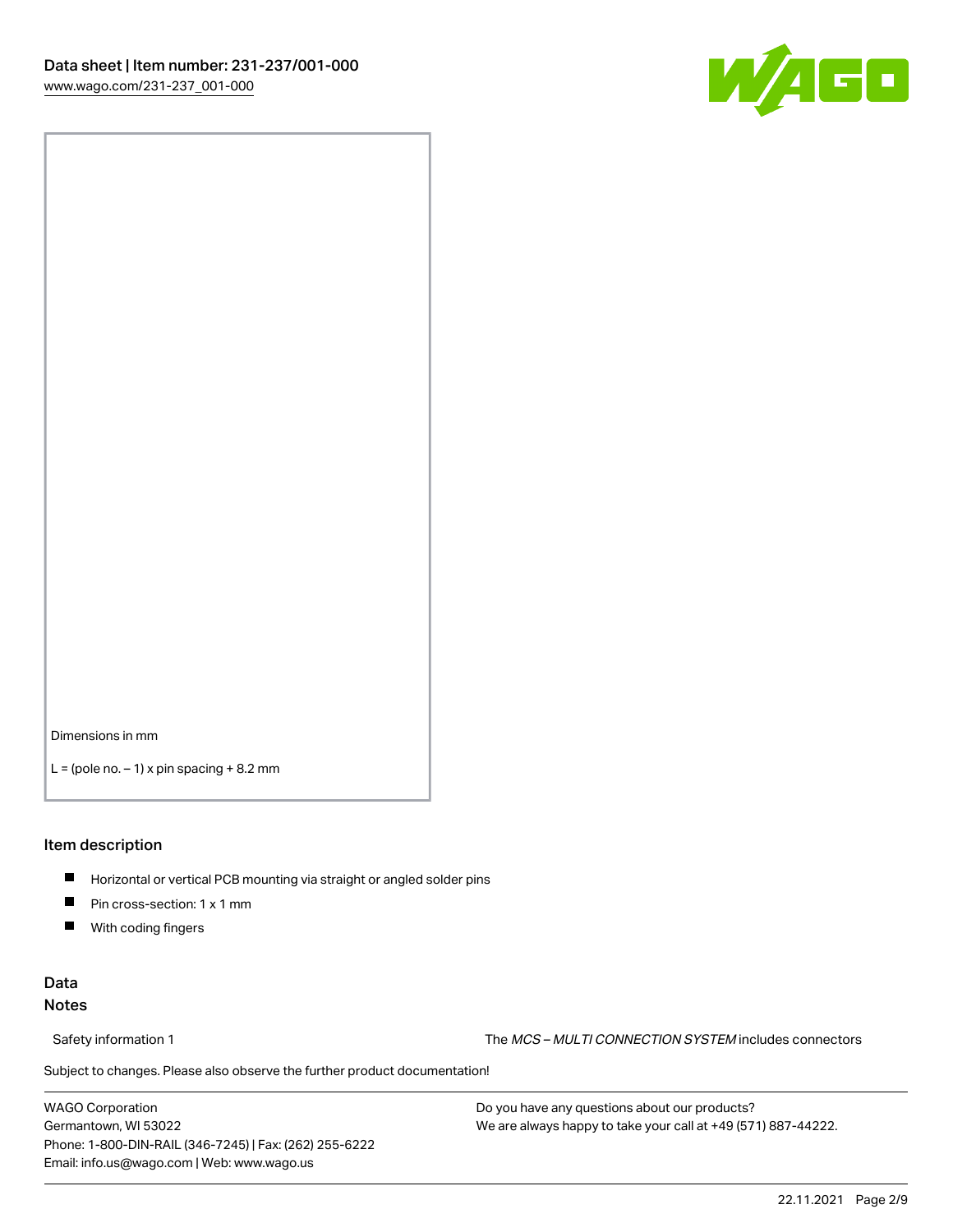

without breaking capacity in accordance with DIN EN 61984. When

|           | used as intended, these connectors must not be connected<br>/disconnected when live or under load. The circuit design should<br>ensure header pins, which can be touched, are not live when<br>unmated.                                                             |
|-----------|---------------------------------------------------------------------------------------------------------------------------------------------------------------------------------------------------------------------------------------------------------------------|
| Variants: | Other pole numbers<br>3.8 mm pin projection for male headers with straight solder pins<br>Gold-plated or partially gold-plated contact surfaces<br>Other versions (or variants) can be requested from WAGO Sales or<br>configured at https://configurator.wago.com/ |

#### Electrical data

#### IEC Approvals

| Ratings per                 | IEC/EN 60664-1                                                        |
|-----------------------------|-----------------------------------------------------------------------|
| Rated voltage (III / 3)     | 500 V                                                                 |
| Rated surge voltage (III/3) | 6 <sub>kV</sub>                                                       |
| Rated voltage (III/2)       | 630 V                                                                 |
| Rated surge voltage (III/2) | 6 <sub>kV</sub>                                                       |
| Nominal voltage (II/2)      | 1000V                                                                 |
| Rated surge voltage (II/2)  | 6 <sub>kV</sub>                                                       |
| Rated current               | 12A                                                                   |
| Legend (ratings)            | $(III / 2)$ $\triangle$ Overvoltage category III / Pollution degree 2 |

#### UL Approvals

| Approvals per                  | UL 1059 |
|--------------------------------|---------|
| Rated voltage UL (Use Group B) | 300 V   |
| Rated current UL (Use Group B) | 10 A    |
| Rated voltage UL (Use Group D) | 300 V   |
| Rated current UL (Use Group D) | 10 A    |

### Ratings per UL

| Rated voltage UL 1977 | 600 V |
|-----------------------|-------|
| Rated current UL 1977 |       |

## CSA Approvals

| Approvals per                   | $\sim$ |
|---------------------------------|--------|
| Rated voltage CSA (Use Group B) | 300 V  |

Subject to changes. Please also observe the further product documentation!

| <b>WAGO Corporation</b>                                | Do you have any questions about our products?                 |
|--------------------------------------------------------|---------------------------------------------------------------|
| Germantown, WI 53022                                   | We are always happy to take your call at +49 (571) 887-44222. |
| Phone: 1-800-DIN-RAIL (346-7245)   Fax: (262) 255-6222 |                                                               |
| Email: info.us@wago.com   Web: www.wago.us             |                                                               |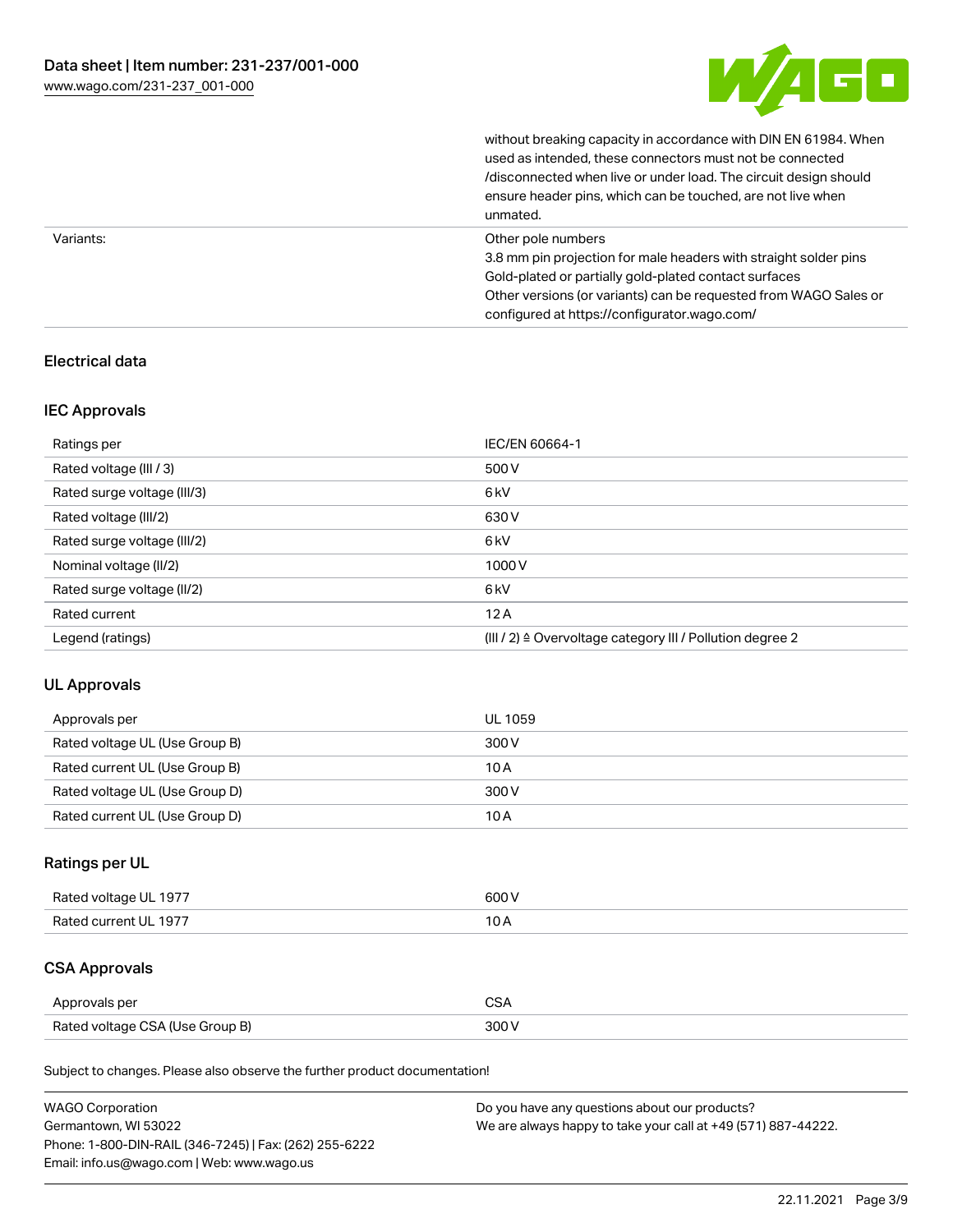[www.wago.com/231-237\\_001-000](http://www.wago.com/231-237_001-000)



| Rated current CSA (Use Group B) | 10 A  |
|---------------------------------|-------|
| Rated voltage CSA (Use Group D) | 300 V |
| Rated current CSA (Use Group D) | 10 A  |

#### Connection data

| Total number of potentials |  |
|----------------------------|--|
| Number of connection types |  |
| Number of levels           |  |

#### Connection 1

| Number of poles |  |
|-----------------|--|

#### Physical data

| Pin spacing                          | 7.5 mm / 0.295 inch        |
|--------------------------------------|----------------------------|
| Width                                | 53.2 mm / 2.094 inch       |
| Height                               | 17 mm / 0.669 inch         |
| Height from the surface              | 12 mm / 0.472 inch         |
| Depth                                | 8.4 mm / 0.331 inch        |
| Solder pin length                    | 5 <sub>mm</sub>            |
| Solder pin dimensions                | $1 \times 1$ mm            |
| Drilled hole diameter with tolerance | $1.4$ <sup>(+0.1)</sup> mm |

#### Plug-in connection

| Contact type (pluggable connector) | Male connector/plug |
|------------------------------------|---------------------|
| Connector (connection type)        | for PCB             |
| Mismating protection               | No                  |
| Mating direction to the PCB        | 90°                 |
| Locking of plug-in connection      | Without             |

### PCB contact

| PCB Contact                         | тнт                                      |
|-------------------------------------|------------------------------------------|
| Solder pin arrangement              | over the entire male connector (in-line) |
| Number of solder pins per potential |                                          |

Subject to changes. Please also observe the further product documentation!

WAGO Corporation Germantown, WI 53022 Phone: 1-800-DIN-RAIL (346-7245) | Fax: (262) 255-6222 Email: info.us@wago.com | Web: www.wago.us Do you have any questions about our products? We are always happy to take your call at +49 (571) 887-44222.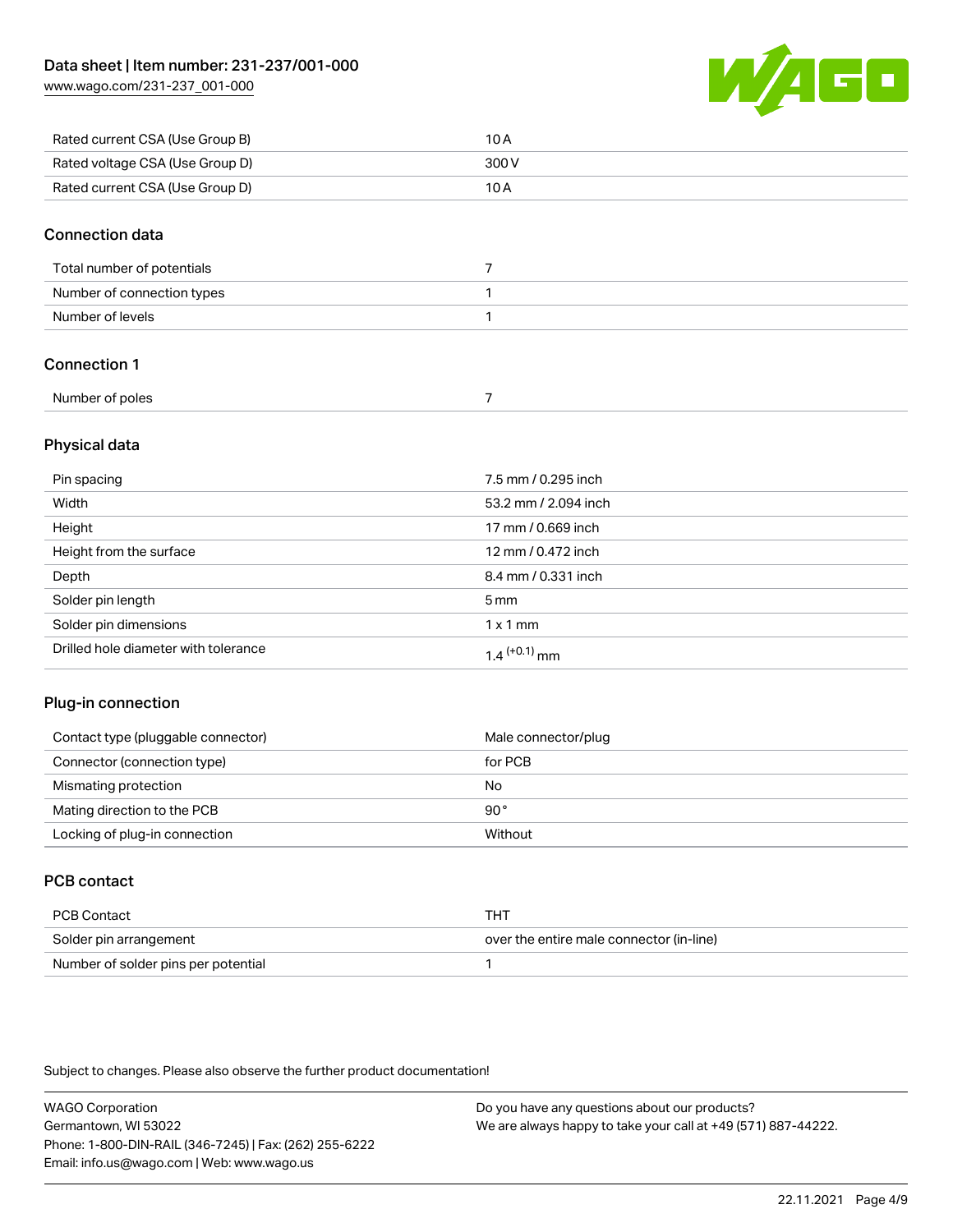

#### Material data

| Color                       | gray                                   |
|-----------------------------|----------------------------------------|
| Material group              |                                        |
| Insulation material         | Polyamide (PA66)                       |
| Flammability class per UL94 | V0                                     |
| Contact material            | Electrolytic copper (E <sub>Cu</sub> ) |
| Contact plating             | tin-plated                             |
| Fire load                   | $0.056$ MJ                             |
| Weight                      | 2.8g                                   |
|                             |                                        |

#### Environmental requirements

| Limit temperature range | $+100 °C$<br>-60 |
|-------------------------|------------------|
|-------------------------|------------------|

#### Commercial data

| Product Group         | 3 (Multi Conn. System) |
|-----------------------|------------------------|
| PU (SPU)              | 50 Stück               |
| Packaging type        | box                    |
| Country of origin     | PL                     |
| <b>GTIN</b>           | 4044918864756          |
| Customs tariff number | 8536694040             |

#### Approvals / Certificates

#### Country specific Approvals

| Logo | Approval                                     | <b>Additional Approval Text</b> | Certificate<br>name |
|------|----------------------------------------------|---------------------------------|---------------------|
|      | CВ<br><b>DEKRA Certification B.V.</b>        | IEC 61984                       | NL-39756            |
|      | <b>CSA</b><br>DEKRA Certification B.V.       | C <sub>22.2</sub>               | 1466354             |
| EMA  | <b>KEMA/KEUR</b><br>DEKRA Certification B.V. | EN 61984                        | 2190761.01          |

#### Ship Approvals

Subject to changes. Please also observe the further product documentation!

| <b>WAGO Corporation</b>                                | Do you have any questions about our products?                 |
|--------------------------------------------------------|---------------------------------------------------------------|
| Germantown, WI 53022                                   | We are always happy to take your call at +49 (571) 887-44222. |
| Phone: 1-800-DIN-RAIL (346-7245)   Fax: (262) 255-6222 |                                                               |
| Email: info.us@wago.com   Web: www.wago.us             |                                                               |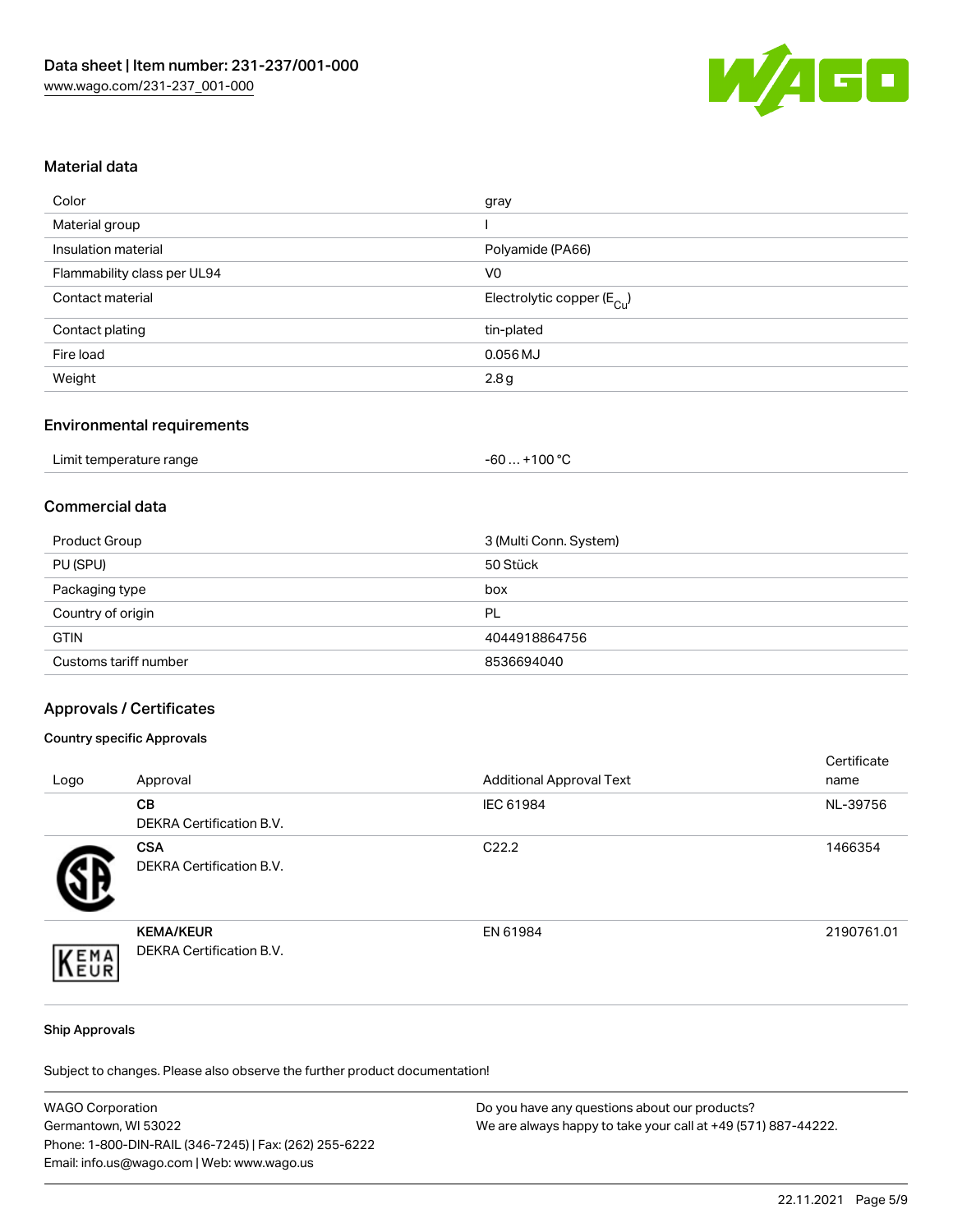## Data sheet | Item number: 231-237/001-000

[www.wago.com/231-237\\_001-000](http://www.wago.com/231-237_001-000)



| Logo                | Approval                                                | <b>Additional Approval Text</b> | Certificate<br>name                |
|---------------------|---------------------------------------------------------|---------------------------------|------------------------------------|
| ABS                 | <b>ABS</b><br>American Bureau of Shipping               |                                 | $19 -$<br>HG1869876-<br><b>PDA</b> |
| <b>BUREAU</b>       | BV<br>Bureau Veritas S.A.                               | <b>IEC 60998</b>                | 11915/D0<br>BV                     |
|                     | <b>DNV GL</b><br>Det Norske Veritas, Germanischer Lloyd | $\overline{\phantom{a}}$        | TAE000016Z                         |
| <b>UL-Approvals</b> |                                                         |                                 |                                    |
| Logo                | Approval                                                | <b>Additional Approval Text</b> | Certificate<br>name                |
|                     | <b>UR</b><br>Underwriters Laboratories Inc.             | UL 1059                         | E45172                             |
|                     | <b>UR</b><br>Underwriters Laboratories Inc.             | <b>UL 1977</b>                  | E45171                             |

### **Counterpart**

|               | Item no.231-207/026-000<br>Female plug; 7-pole; 12 AWG max; pin spacing 7.5 mm; 1 conductor per pole; gray                                                                                              | www.wago.com/231-207<br>$/026 - 000$  |
|---------------|---------------------------------------------------------------------------------------------------------------------------------------------------------------------------------------------------------|---------------------------------------|
|               | Item no.231-2207/026-000<br>2-conductor female connector; Push-in CAGE CLAMP <sup>®</sup> ; 2.5 mm <sup>2</sup> ; Pin spacing 7.5 mm; 7-pole; with<br>integrated end plate; 2,50 mm <sup>2</sup> ; gray | www.wago.com/231-2207<br>$/026 - 000$ |
|               | Item no.231-2207/037-000<br>2-conductor female connector; Push-in CAGE CLAMP <sup>®</sup> ; 2.5 mm <sup>2</sup> ; Pin spacing 7.5 mm; 7-pole; Lateral<br>locking levers; 2,50 mm <sup>2</sup> ; gray    | www.wago.com/231-2207<br>/037-000     |
|               | Item no.2231-207/026-000<br>Female plug; 7-pole; push-button; 12 AWG max; pin spacing 7.5 mm; 1-conductor per pole; gray                                                                                | www.wago.com/2231-207<br>$/026 - 000$ |
| <b>CANADA</b> | Item no.2231-207/031-000<br>Female plug; 7-pole; push-button; mounting flange; 12 AWG max; pin spacing 7.5 mm; 1-conductor per<br>pole; gray                                                            | www.wago.com/2231-207<br>/031-000     |

Item no.2231-207/037-000

Subject to changes. Please also observe the further product documentation!

WAGO Corporation Germantown, WI 53022 Phone: 1-800-DIN-RAIL (346-7245) | Fax: (262) 255-6222 Email: info.us@wago.com | Web: www.wago.us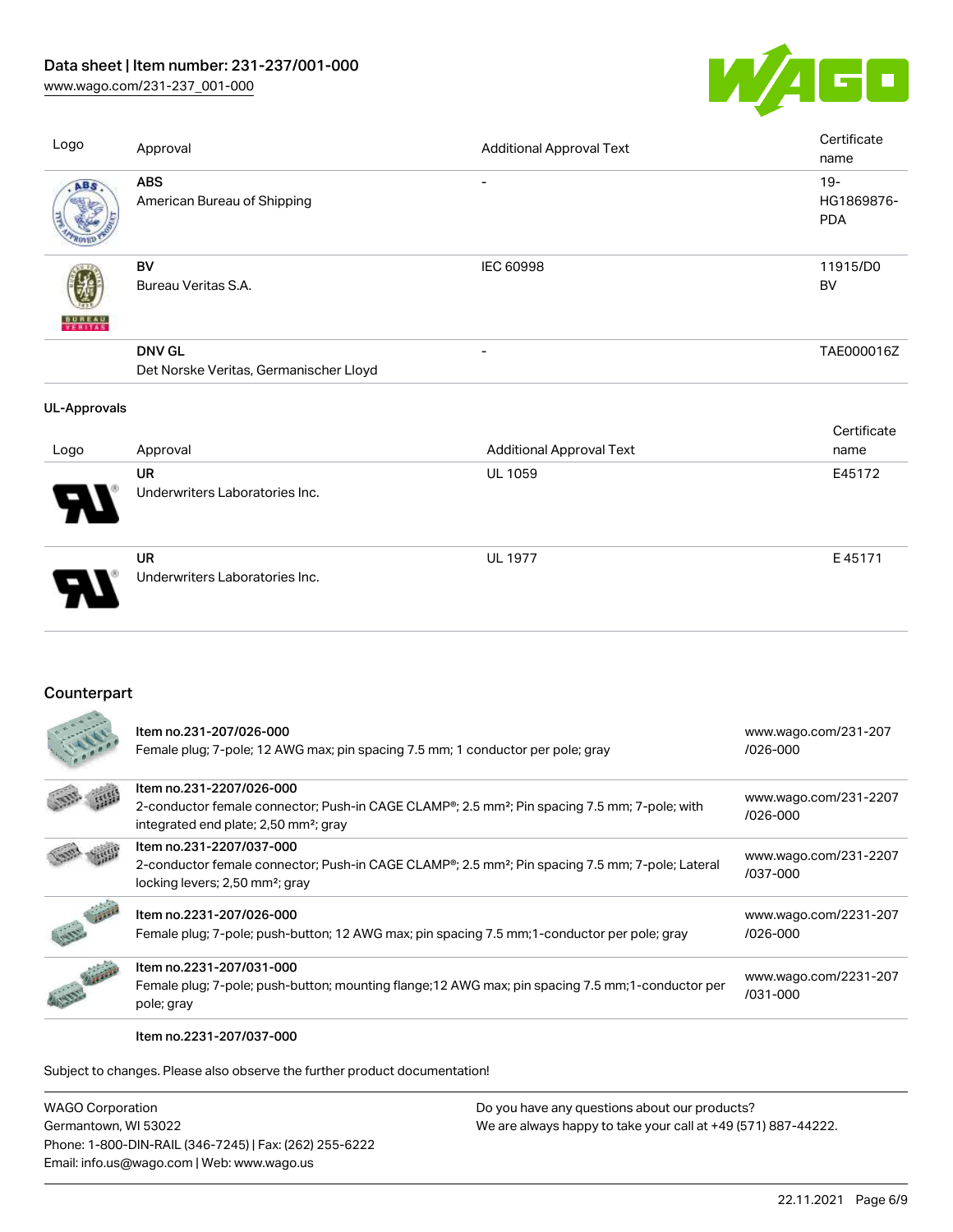# Data sheet | Item number: 231-237/001-000

[www.wago.com/231-237\\_001-000](http://www.wago.com/231-237_001-000)





Female plug; 7-pole; push-button; locking lever;12 AWG max; pin spacing 7.5 mm;1-conductor per pole; [www.wago.com/2231-207](https://www.wago.com/2231-207/037-000) gray [/037-000](https://www.wago.com/2231-207/037-000)

| Item no.231-207/027-000<br>Female plug; 7-pole; mounting flange with reinforcing strip; 12 AWG max; pin spacing 7.5 mm; 1<br>conductor per pole; gray          | www.wago.com/231-207<br>$1027 - 000$ |
|----------------------------------------------------------------------------------------------------------------------------------------------------------------|--------------------------------------|
| Item no.231-207/031-000<br>Female plug; 7-pole; mounting flange; 12 AWG max; pin spacing 7.5 mm; 1 conductor per pole; gray                                    | www.wago.com/231-207<br>$/031 - 000$ |
| Item no.231-207/037-000<br>Female plug; 7-pole; locking lever; 12 AWG max; pin spacing 7.5 mm; 1 conductor per pole; gray                                      | www.wago.com/231-207<br>/037-000     |
| Item no.732-107/026-000<br>1-conductor female connector, angled; CAGE CLAMP®; 2.5 mm <sup>2</sup> ; Pin spacing 7.5 mm; 7-pole; 2,50 mm <sup>2</sup> ;<br>gray | www.wago.com/732-107<br>/026-000     |

#### Optional accessories

#### Coding

| Intermediate plate            |                                                                            |                                               |               |                      |  |
|-------------------------------|----------------------------------------------------------------------------|-----------------------------------------------|---------------|----------------------|--|
|                               | Item no.: 231-500<br>Spacer; for formation of groups; light gray           |                                               |               | www.wago.com/231-500 |  |
| Coding                        |                                                                            |                                               |               |                      |  |
|                               | Item no.: 231-130<br>Coding key; snap-on type; light gray                  | www.wago.com/231-130                          |               |                      |  |
| <b>Downloads</b>              |                                                                            |                                               |               |                      |  |
| Documentation                 |                                                                            |                                               |               |                      |  |
| <b>Additional Information</b> |                                                                            |                                               |               |                      |  |
| Technical explanations        |                                                                            | 2019 Apr 3                                    | pdf<br>2.0 MB | Download             |  |
| <b>CAD files</b>              |                                                                            |                                               |               |                      |  |
| CAD data                      |                                                                            |                                               |               |                      |  |
|                               | 2D/3D Models 231-237/001-000                                               |                                               | <b>URL</b>    | Download             |  |
| CAE data                      |                                                                            |                                               |               |                      |  |
|                               | EPLAN Data Portal 231-237/001-000                                          |                                               | <b>URL</b>    | Download             |  |
|                               | Subject to changes. Please also observe the further product documentation! |                                               |               |                      |  |
| <b>MACO Corporation</b>       |                                                                            | Do vou have any questions about our producte? |               |                      |  |

WAGO Corporation Germantown, WI 53022 Phone: 1-800-DIN-RAIL (346-7245) | Fax: (262) 255-6222 Email: info.us@wago.com | Web: www.wago.us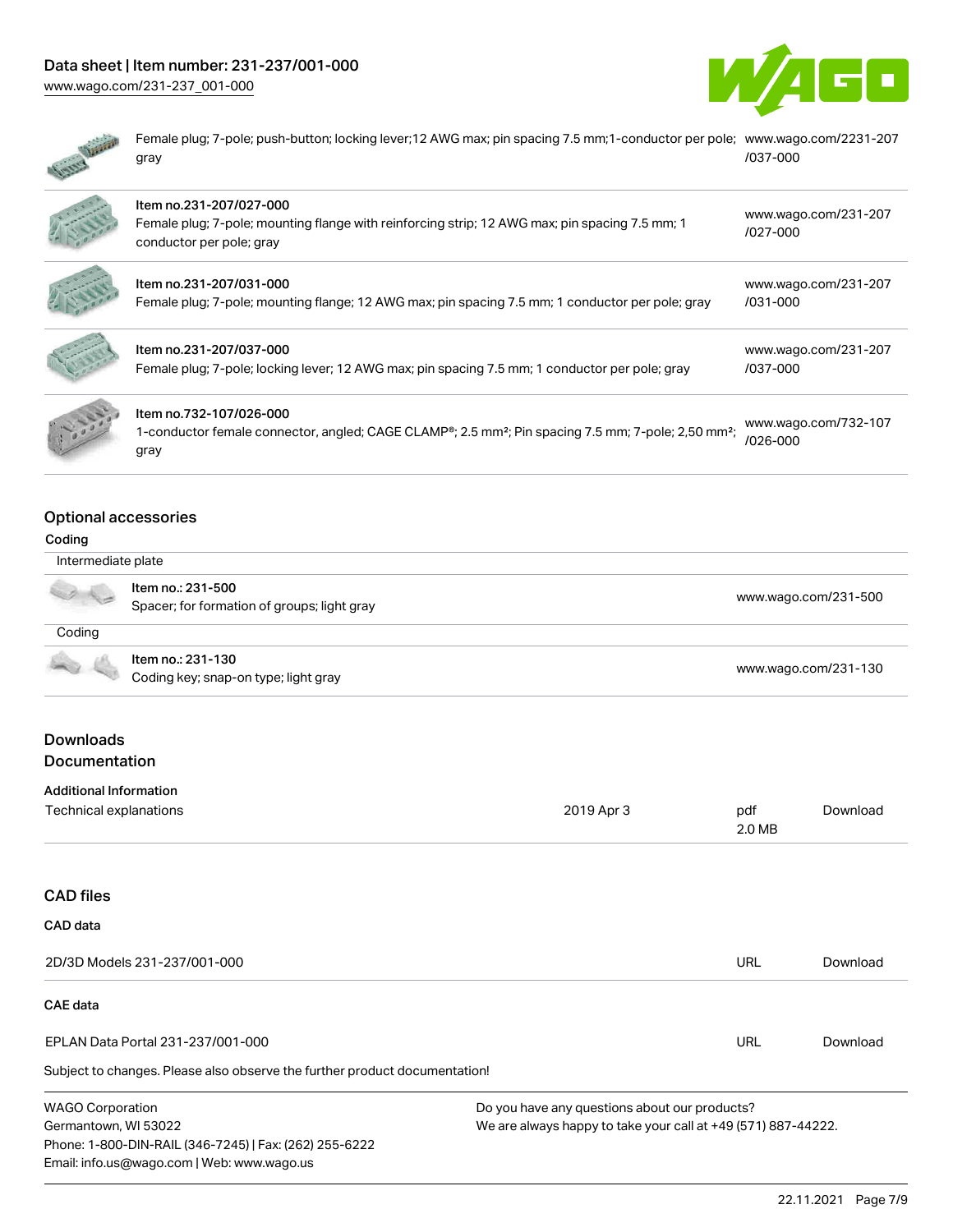

| ZUKEN Portal 231-237/001-000                                                                                                                                           | <b>URL</b> | Download |
|------------------------------------------------------------------------------------------------------------------------------------------------------------------------|------------|----------|
| EPLAN Data Portal 231-237/001-000                                                                                                                                      | <b>URL</b> | Download |
| <b>PCB Design</b>                                                                                                                                                      |            |          |
| Symbol and Footprint 231-237/001-000                                                                                                                                   | <b>URL</b> | Download |
| CAx data for your PCB design, consisting of "schematic symbols and PCB footprints",<br>allow easy integration of the WAGO component into your development environment. |            |          |
| Supported formats:                                                                                                                                                     |            |          |
| ш<br>Accel EDA 14 & 15                                                                                                                                                 |            |          |
| Ш<br>Altium 6 to current version                                                                                                                                       |            |          |
| ш<br>Cadence Allegro                                                                                                                                                   |            |          |
| П<br>DesignSpark                                                                                                                                                       |            |          |
| Eagle Libraries                                                                                                                                                        |            |          |
| Ш<br>KiCad                                                                                                                                                             |            |          |
| Ш<br><b>Mentor Graphics BoardStation</b>                                                                                                                               |            |          |
| ш<br>Mentor Graphics Design Architect                                                                                                                                  |            |          |
| Ш<br>Mentor Graphics Design Expedition 99 and 2000                                                                                                                     |            |          |
| П<br>OrCAD 9.X PCB and Capture                                                                                                                                         |            |          |
| PADS PowerPCB 3, 3.5, 4.X, and 5.X                                                                                                                                     |            |          |
| ш<br>PADS PowerPCB and PowerLogic 3.0                                                                                                                                  |            |          |
| ш<br>PCAD 2000, 2001, 2002, 2004, and 2006                                                                                                                             |            |          |
| Pulsonix 8.5 or newer<br>Ш                                                                                                                                             |            |          |
| Ш<br><b>STL</b>                                                                                                                                                        |            |          |
| H<br>3D STEP                                                                                                                                                           |            |          |
| <b>TARGET 3001!</b>                                                                                                                                                    |            |          |
| ш<br>View Logic ViewDraw                                                                                                                                               |            |          |
| ш<br>Quadcept                                                                                                                                                          |            |          |
| ш<br>Zuken CadStar 3 and 4                                                                                                                                             |            |          |
| ш<br>Zuken CR-5000 and CR-8000                                                                                                                                         |            |          |
| PCB Component Libraries (EDA), PCB CAD Library Ultra Librarian                                                                                                         |            |          |

#### Environmental Product Compliance

#### Compliance Search

Subject to changes. Please also observe the further product documentation!

WAGO Corporation Germantown, WI 53022 Phone: 1-800-DIN-RAIL (346-7245) | Fax: (262) 255-6222 Email: info.us@wago.com | Web: www.wago.us